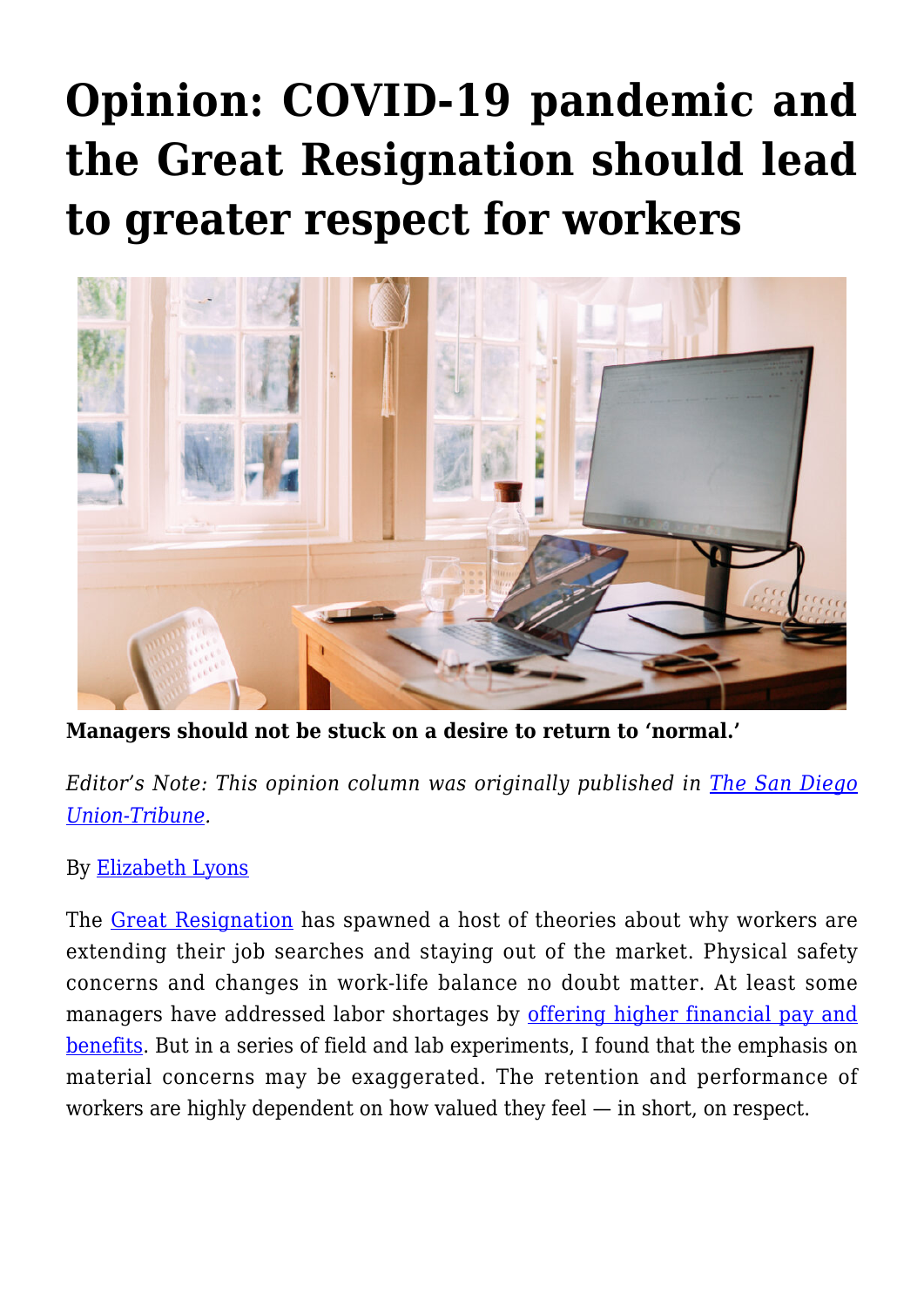

Associate Professor Elizabeth Lyons

As the nation and region appear to have turned a corner with the Omicron variant, companies are pushing for a return to "normal." Many are blaming new work arrangements fo[r significant declines in innovation and collaboration](https://nam04.safelinks.protection.outlook.com/?url=https%3A%2F%2Fwww.zdnet.com%2Farticle%2Fremote-work-is-making-productivity-and-innovation-harder-says-microsoft-study%2F&data=04%7C01%7Claura.castaneda%40sduniontribune.com%7Cb521991c2acb4c84822208d9ec2ff759%7Ca42080b34dd948b4bf44d70d3bbaf5d2%7C0%7C0%7C637800513030916051%7CUnknown%7CTWFpbGZsb3d8eyJWIjoiMC4wLjAwMDAiLCJQIjoiV2luMzIiLCJBTiI6Ik1haWwiLCJXVCI6Mn0%3D%7C3000&sdata=pMGCu5wz4UouGvx5Ff91SymSEdfjVUXQ55Jhwl4Rq6o%3D&reserved=0), but they are also missing an opportunity to make meaningful changes to their approaches to worker and workforce management.

The COVID-19 pandemic clearly shifted the landscape of work. While the incidence of remote work had been [increasing for years](https://nam04.safelinks.protection.outlook.com/?url=https%3A%2F%2Fwww.cnbc.com%2F2019%2F10%2F13%2Fpeople-who-work-from-home-earn-more-than-those-who-commuteheres-why.html&data=04%7C01%7Claura.castaneda%40sduniontribune.com%7Cb521991c2acb4c84822208d9ec2ff759%7Ca42080b34dd948b4bf44d70d3bbaf5d2%7C0%7C0%7C637800513031072275%7CUnknown%7CTWFpbGZsb3d8eyJWIjoiMC4wLjAwMDAiLCJQIjoiV2luMzIiLCJBTiI6Ik1haWwiLCJXVCI6Mn0%3D%7C3000&sdata=K0kI%2F7huRMZPqyDwOl8qUeBWUMDmJzlKTCnxM79arhM%3D&reserved=0) before the pandemic, its challenges forced firms to make large-scale investments in facilitating and managing remote work. The pandemic also gave people time to reflect on their personal and professional priorities. Combined, this has changed worker demands and expectations. And [stagnation in worker pay](https://nam04.safelinks.protection.outlook.com/?url=https%3A%2F%2Fwww.pewresearch.org%2Ffact-tank%2F2018%2F08%2F07%2Ffor-most-us-workers-real-wages-have-barely-budged-for-decades%2F&data=04%7C01%7Claura.castaneda%40sduniontribune.com%7Cb521991c2acb4c84822208d9ec2ff759%7Ca42080b34dd948b4bf44d70d3bbaf5d2%7C0%7C0%7C637800513031072275%7CUnknown%7CTWFpbGZsb3d8eyJWIjoiMC4wLjAwMDAiLCJQIjoiV2luMzIiLCJBTiI6Ik1haWwiLCJXVCI6Mn0%3D%7C3000&sdata=%2Be%2BeCbsIFUzO09rHtlryBu1w8CUz2QvAFyVK%2F4qPu4w%3D&reserved=0) has been a source of worker dissatisfaction for years. With a little market power, workers flexed their muscles by walking away from jobs with low pay, long commutes, unsupportive cultures, and self-centered or undertrained managers.

But can real changes in managerial approaches affect not just employees' satisfaction, but their actual performance and job attachment? In [a field](https://nam04.safelinks.protection.outlook.com/?url=https%3A%2F%2Freader.elsevier.com%2Freader%2Fsd%2Fpii%2FS0167268120301542%3Ftoken%3D82F3AC95C7EB2886583BBD221F0B96E80355603473CB6924607B13ED568D52224A979D262F541AE32A32E112FA6EDE5B%26originRegion%3Dus-east-1%26originCreation%3D20211110204743&data=04%7C01%7Claura.castaneda%40sduniontribune.com%7Cb521991c2acb4c84822208d9ec2ff759%7Ca42080b34dd948b4bf44d70d3bbaf5d2%7C0%7C0%7C637800513031072275%7CUnknown%7CTWFpbGZsb3d8eyJWIjoiMC4wLjAwMDAiLCJQIjoiV2luMzIiLCJBTiI6Ik1haWwiLCJXVCI6Mn0%3D%7C3000&sdata=3rguIUf9aGyn2a1eVzSZHLlEoSQsCNnliFy67RYJKXs%3D&reserved=0) [experiment](https://nam04.safelinks.protection.outlook.com/?url=https%3A%2F%2Freader.elsevier.com%2Freader%2Fsd%2Fpii%2FS0167268120301542%3Ftoken%3D82F3AC95C7EB2886583BBD221F0B96E80355603473CB6924607B13ED568D52224A979D262F541AE32A32E112FA6EDE5B%26originRegion%3Dus-east-1%26originCreation%3D20211110204743&data=04%7C01%7Claura.castaneda%40sduniontribune.com%7Cb521991c2acb4c84822208d9ec2ff759%7Ca42080b34dd948b4bf44d70d3bbaf5d2%7C0%7C0%7C637800513031072275%7CUnknown%7CTWFpbGZsb3d8eyJWIjoiMC4wLjAwMDAiLCJQIjoiV2luMzIiLCJBTiI6Ik1haWwiLCJXVCI6Mn0%3D%7C3000&sdata=3rguIUf9aGyn2a1eVzSZHLlEoSQsCNnliFy67RYJKXs%3D&reserved=0) published in 2020, four fellow researchers and I studied how changes in managerial attention affect worker performance and retention among 113 workers with remote jobs. We found that when managers actively provided performance feedback on a regular basis rather than waiting for problems to surface, workers' output increased by [8 percent](https://www.sciencedirect.com/science/article/abs/pii/S0167268120301542).

In contrast, workers not receiving feedback experienced a [3 percent](https://www.sciencedirect.com/science/article/abs/pii/S0167268120301542) decline.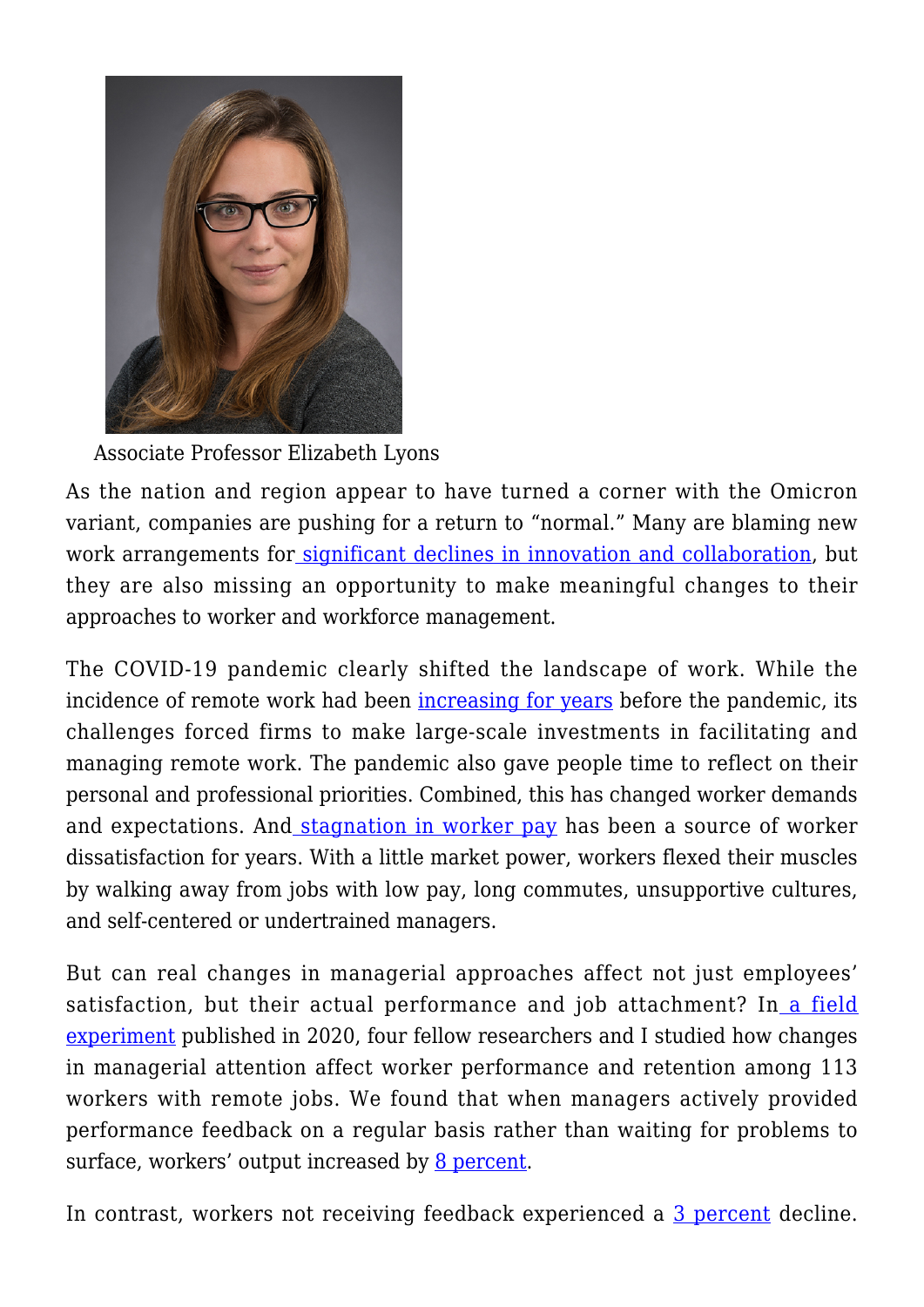Moreover, none of the workers getting regular performance feedback left their job during the four-month study period, whereas around [11 percent](https://www.sciencedirect.com/science/article/abs/pii/S0167268120301542) of those who did not decamped prematurely.

When we dug into why these calls changed performance and retention, we found that they increased workers' job satisfaction, driving increases in their effort and job attachment. These findings demonstrate that managerial attention should be responsive rather than reactive so that employees feel valued, and have the opportunity to improve and receive praise on an ongoing basis. A more conscious approach to managerial attention may be particularly important for remote workers who have fewer opportunities to receive unplanned feedback from their managers.

[In another experiment](https://nam04.safelinks.protection.outlook.com/?url=https%3A%2F%2Flink.springer.com%2Farticle%2F10.1007%2Fs10683-019-09626-x&data=04%7C01%7Claura.castaneda%40sduniontribune.com%7Cb521991c2acb4c84822208d9ec2ff759%7Ca42080b34dd948b4bf44d70d3bbaf5d2%7C0%7C0%7C637800513031072275%7CUnknown%7CTWFpbGZsb3d8eyJWIjoiMC4wLjAwMDAiLCJQIjoiV2luMzIiLCJBTiI6Ik1haWwiLCJXVCI6Mn0%3D%7C3000&sdata=tjmwrPPpLq%2B6ve7IGPcTZNsd9p8A3J%2BPFXx5wRIdFvM%3D&reserved=0) published in 2019, two co-authors and I studied the extent to which workers value fairness in teams by examining how much money individuals will forgo if they believe their teammates are not being fair. In particular, the likelihood of efficient team problem solving falls by around [33](https://www.sciencedirect.com/science/article/abs/pii/S0167268120301542) [percent w](https://www.sciencedirect.com/science/article/abs/pii/S0167268120301542)hen teammates are unable to achieve a fair division of work among their team. In contrast, teammates are more efficient problem-solvers when their fairness concerns are satisfied. Managers should pay attention to social expectations in team settings. Fair division of labor and credit is critical not only for the performance of the team, but for the retention of its members as well.

These emotionally conscious, low-cost interventions have meaningful impacts on engagement, retention and performance. However, in practice, [employers seem](https://nam04.safelinks.protection.outlook.com/?url=https%3A%2F%2Fwww.mckinsey.com%2Ffeatured-insights%2Fcoronavirus-leading-through-the-crisis%2Fcharting-the-path-to-the-next-normal%2Fthe-great-attrition-stems-from-a-great-disconnect%3Fcid%3Dother-eml-chr-mip-mck%26hlkid%3D289eead6a20145f48e52fba3e12c78cf%26hctky%3D10703083%26hdpid%3D06b92061-ffe4-4c92-a11b-92def09cc711.&data=04%7C01%7Claura.castaneda%40sduniontribune.com%7Cb521991c2acb4c84822208d9ec2ff759%7Ca42080b34dd948b4bf44d70d3bbaf5d2%7C0%7C0%7C637800513031072275%7CUnknown%7CTWFpbGZsb3d8eyJWIjoiMC4wLjAwMDAiLCJQIjoiV2luMzIiLCJBTiI6Ik1haWwiLCJXVCI6Mn0%3D%7C3000&sdata=3n5EqE%2Faz7b3YZD11ZZf3udMO1AGMof4ZVgyP%2FCqkPo%3D&reserved=0) [to be underestimating](https://nam04.safelinks.protection.outlook.com/?url=https%3A%2F%2Fwww.mckinsey.com%2Ffeatured-insights%2Fcoronavirus-leading-through-the-crisis%2Fcharting-the-path-to-the-next-normal%2Fthe-great-attrition-stems-from-a-great-disconnect%3Fcid%3Dother-eml-chr-mip-mck%26hlkid%3D289eead6a20145f48e52fba3e12c78cf%26hctky%3D10703083%26hdpid%3D06b92061-ffe4-4c92-a11b-92def09cc711.&data=04%7C01%7Claura.castaneda%40sduniontribune.com%7Cb521991c2acb4c84822208d9ec2ff759%7Ca42080b34dd948b4bf44d70d3bbaf5d2%7C0%7C0%7C637800513031072275%7CUnknown%7CTWFpbGZsb3d8eyJWIjoiMC4wLjAwMDAiLCJQIjoiV2luMzIiLCJBTiI6Ik1haWwiLCJXVCI6Mn0%3D%7C3000&sdata=3n5EqE%2Faz7b3YZD11ZZf3udMO1AGMof4ZVgyP%2FCqkPo%3D&reserved=0) how important it is for employees to feel valued by managers, feel cared for by teammates and feel as though they have a sense of belonging within their organization.

Given how <u>damaging employee exits</u> can be for productivity, and how *increasingly* [costly competing for workers](https://nam04.safelinks.protection.outlook.com/?url=https%3A%2F%2Ffortune.com%2F2021%2F08%2F09%2Famerican-workers-employers-raise-hourly-wages-job-market%2F&data=04%7C01%7Claura.castaneda%40sduniontribune.com%7Cb521991c2acb4c84822208d9ec2ff759%7Ca42080b34dd948b4bf44d70d3bbaf5d2%7C0%7C0%7C637800513031072275%7CUnknown%7CTWFpbGZsb3d8eyJWIjoiMC4wLjAwMDAiLCJQIjoiV2luMzIiLCJBTiI6Ik1haWwiLCJXVCI6Mn0%3D%7C3000&sdata=VMPQrcKOuKemH4C3kb9yBq8WfHrGV6%2Fzix2dhoMVVMw%3D&reserved=0) on financial pay alone is, employers need to prioritize thoughtful engagement with their existing employees. As firm margins are getting hit by [supply chain](https://nam04.safelinks.protection.outlook.com/?url=https%3A%2F%2Fwww.cnbc.com%2F2021%2F10%2F18%2Fsupply-chain-chaos-is-hitting-global-growth-and-could-get-worse.html&data=04%7C01%7Claura.castaneda%40sduniontribune.com%7Cb521991c2acb4c84822208d9ec2ff759%7Ca42080b34dd948b4bf44d70d3bbaf5d2%7C0%7C0%7C637800513031072275%7CUnknown%7CTWFpbGZsb3d8eyJWIjoiMC4wLjAwMDAiLCJQIjoiV2luMzIiLCJBTiI6Ik1haWwiLCJXVCI6Mn0%3D%7C3000&sdata=1thXn4FivyhAGQHahYCXUhE6z3tux%2BiRLhB7Kc4oZLE%3D&reserved=0) issues, [climate crises](https://nam04.safelinks.protection.outlook.com/?url=https%3A%2F%2Fwww.cnbc.com%2F2021%2F10%2F18%2Fsupply-chain-chaos-is-hitting-global-growth-and-could-get-worse.html&data=04%7C01%7Claura.castaneda%40sduniontribune.com%7Cb521991c2acb4c84822208d9ec2ff759%7Ca42080b34dd948b4bf44d70d3bbaf5d2%7C0%7C0%7C637800513031072275%7CUnknown%7CTWFpbGZsb3d8eyJWIjoiMC4wLjAwMDAiLCJQIjoiV2luMzIiLCJBTiI6Ik1haWwiLCJXVCI6Mn0%3D%7C3000&sdata=1thXn4FivyhAGQHahYCXUhE6z3tux%2BiRLhB7Kc4oZLE%3D&reserved=0) and [increasing global](https://nam04.safelinks.protection.outlook.com/?url=https%3A%2F%2Fwww.mckinsey.com%2F~%2Fmedia%2Fmckinsey%2Fbusiness%2520functions%2Fstrategy%2520and%2520corporate%2520finance%2Four%2520insights%2Fthe%2520new%2520global%2520competition%2520for%2520corporate%2520profits%2Fmgi%2520global%2520competition_full%2520report_sep%25202015.ashx&data=04%7C01%7Claura.castaneda%40sduniontribune.com%7Cb521991c2acb4c84822208d9ec2ff759%7Ca42080b34dd948b4bf44d70d3bbaf5d2%7C0%7C0%7C637800513031072275%7CUnknown%7CTWFpbGZsb3d8eyJWIjoiMC4wLjAwMDAiLCJQIjoiV2luMzIiLCJBTiI6Ik1haWwiLCJXVCI6Mn0%3D%7C3000&sdata=1dHL45zcqVwIxoNCeZybj29s%2FjxsezE%2FLaLNie30SFw%3D&reserved=0) [competition](https://nam04.safelinks.protection.outlook.com/?url=https%3A%2F%2Fwww.mckinsey.com%2F~%2Fmedia%2Fmckinsey%2Fbusiness%2520functions%2Fstrategy%2520and%2520corporate%2520finance%2Four%2520insights%2Fthe%2520new%2520global%2520competition%2520for%2520corporate%2520profits%2Fmgi%2520global%2520competition_full%2520report_sep%25202015.ashx&data=04%7C01%7Claura.castaneda%40sduniontribune.com%7Cb521991c2acb4c84822208d9ec2ff759%7Ca42080b34dd948b4bf44d70d3bbaf5d2%7C0%7C0%7C637800513031072275%7CUnknown%7CTWFpbGZsb3d8eyJWIjoiMC4wLjAwMDAiLCJQIjoiV2luMzIiLCJBTiI6Ik1haWwiLCJXVCI6Mn0%3D%7C3000&sdata=1dHL45zcqVwIxoNCeZybj29s%2FjxsezE%2FLaLNie30SFw%3D&reserved=0), improving the efficiency of work force management is critical for continuing innovation and sustaining economic growth.

Managers should not be stuck on a desire to return to "normal," as our new normal entails too much uncertainty for work to be the same as it was before the